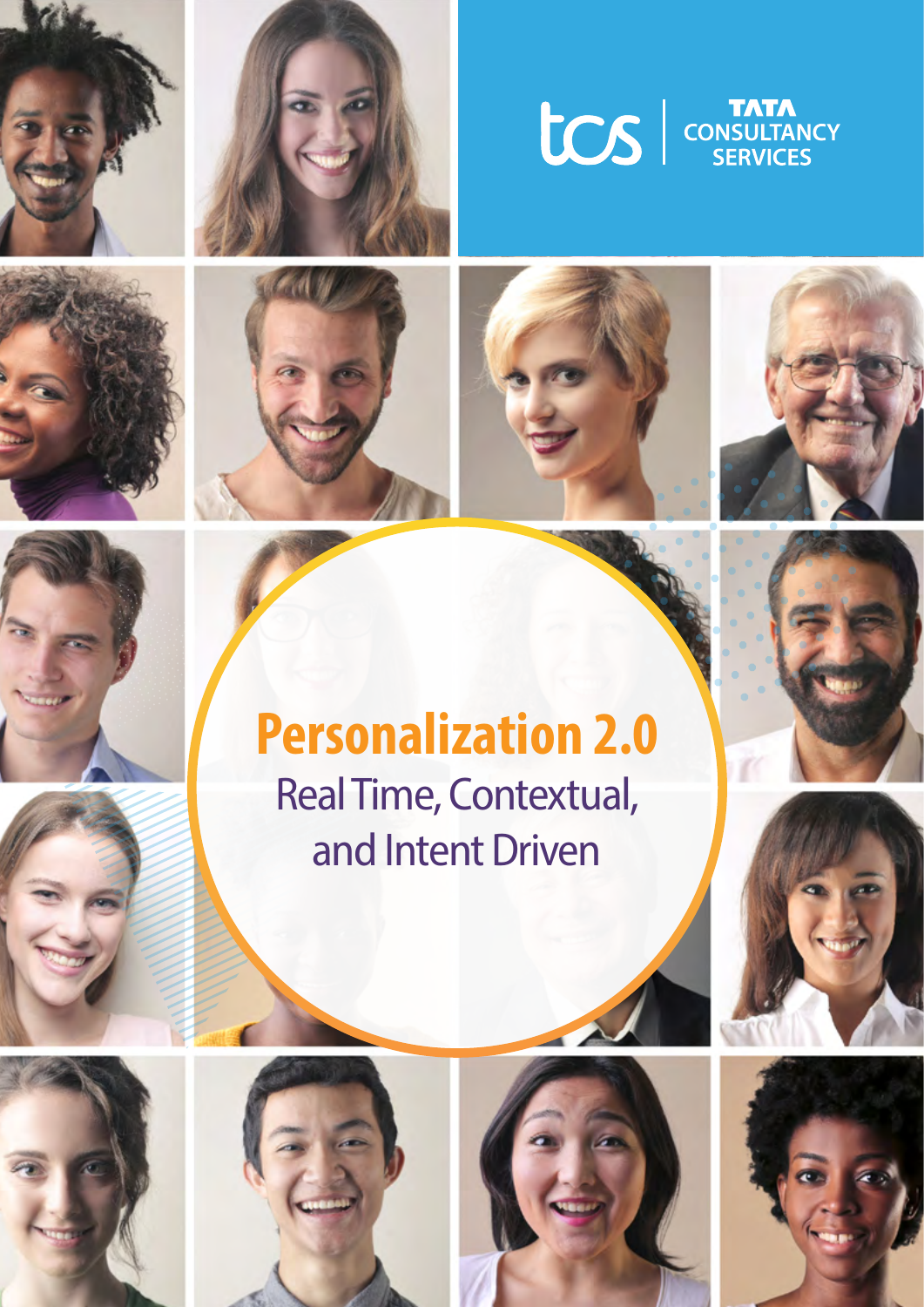*Not all clicks are equal and not all dwell times imply a purchase. Let's check out these two scenarios.*

# **Scenario 1**

Beth has an interview coming up and she wants to look her best. She has no time to visit a store and checks into her favorite retailer app. As she browses through formal wear collections, she sees recommendations on trending collections. She places an order for a pin-striped suit.

## **Scenario 2**

While waiting for her friend to arrive for a luncheon date, Sarah opens her favorite retailer app on her mobile. Few minutes into random clicking through various product categories, she is bombarded with recommendations and she leaves disconcerted.

Say hello to the hedonistic browsers, for whom the joy of browsing through the endless aisle far outweighs the joy of making a purchase. These unique breed of shoppers are leaving retailers in a tizzy, making context-aware, intent-driven personalization the new imperative in delivering superior customer experiences.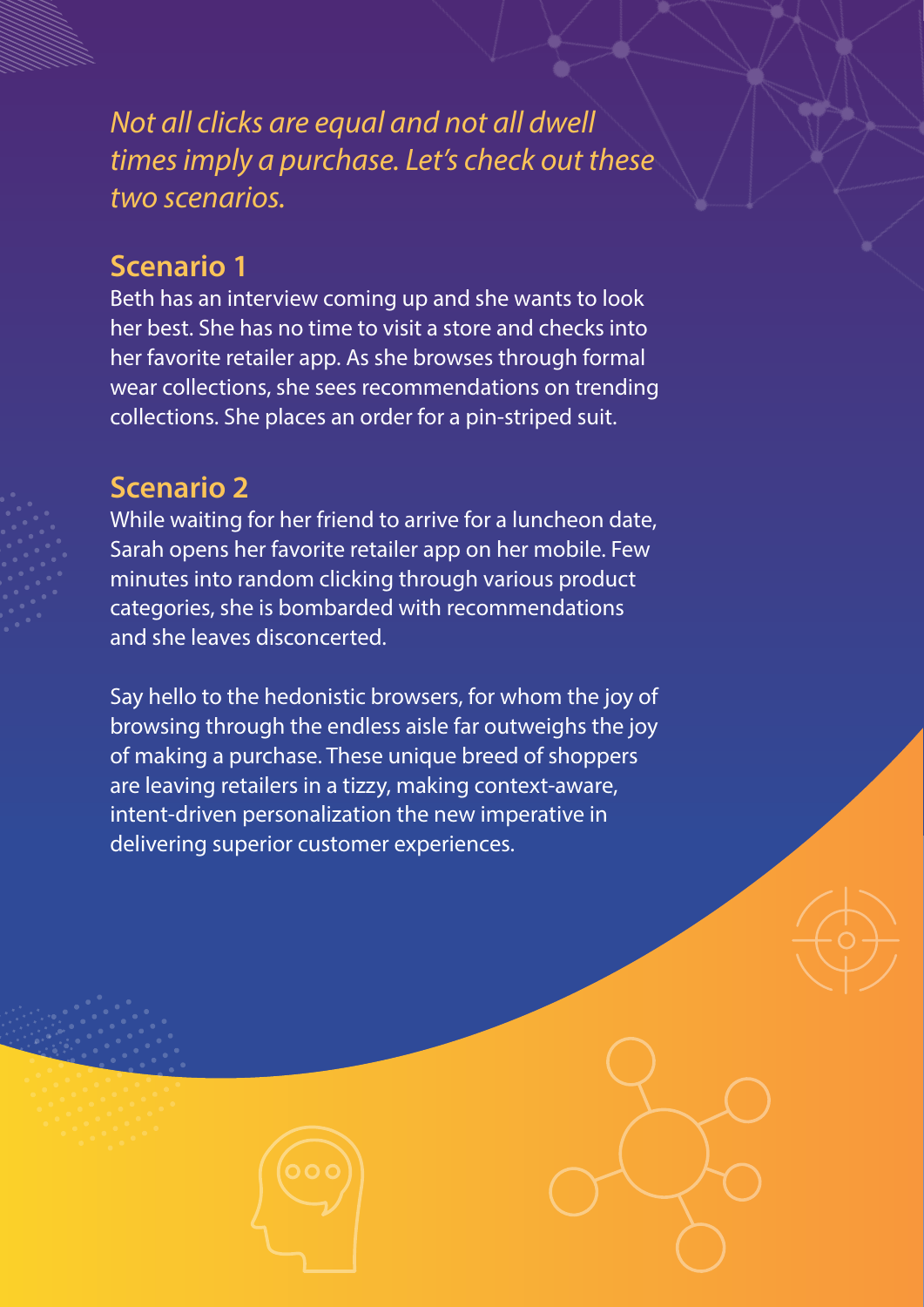# **Real-Time Personalization: Still a Moving Target**

Despite expanding budgets on acquiring leads, massive ad campaigns, and investments in personalization capabilities across channels, retailers are struggling to earn loyalty and drive customer lifetime value (CLV) due to disconnected customer targeting. According to a Forrester survey, 42% of retailers cited the inability to track a targeted customer through their cross-channel journey as a challenge.1 For example, despite spending several hundred dollars in online purchases, customers are still treated as new customers when they visit the store.

Yet another challenge is the element of novelty in human behavior. Changes in customer behavior render the insights and predictions based on historical interactions for just-in-the-moment personalized experiences futile. All the meticulously collected data and insights fall flat when the customer shows up in a new channel or comes with a different shopping mission.

Customers are offered recommendations based on past purchases without an understanding of context or intent leading to missed opportunities. Interestingly, 40% of all the baby product buyers are households without kids.<sup>2</sup> When a customer is in a digital channel or in a physical store, their intention to purchase is not always explicit. They may be just browsing or looking for inspiration or considering a purchase later. Retailers can



improve consumer engagement and drive loyalty if they serve based on where the customer is in the decision journey and by understanding their immediate needs.

# **Contextual, Intent-Driven Experiences: The New Imperative**

Personalization is as much about retailers stepping back and allowing the shopper to soak in vicarious micro-moments uninterrupted as it is about pushing offers at the right time. While most retailers agree personalization is a prime driver to acquire, engage, and retain customers, winning the personalization game requires going beyond decoding a customer's just-in-themoment intent. For example, attributing the same intent to a habitual browser and an impulsive purchaser by decoding the search terms may defy the 1:1 personalization rule.

What retailers need to have is a deep understanding of each customer's longterm preferences captured through different episodes across the omnichannel journey. Balancing short-term intent with long term preferences is the secret sauce to orchestrating personalized customer experiences at scale.

<sup>1</sup> NRF, "The State of Retailing Online 2019" (published March 11, 2019), accessed November 2020, https://cdn.nrf.com/sites/default/files/2019-03/StateOfRetailingOnline%202019\_Omnichannel\_Marketing\_And%20Personalization\_030719.pdf

 $^2$  Think With Google, "Why consumer intent is more powerful than demographics" (published December 2015), accessed November 2020, https://www.thinkwithgoogle.com/consumer-insights/consumer-trends/why-consumer-intent-more-powerful-than-demographics/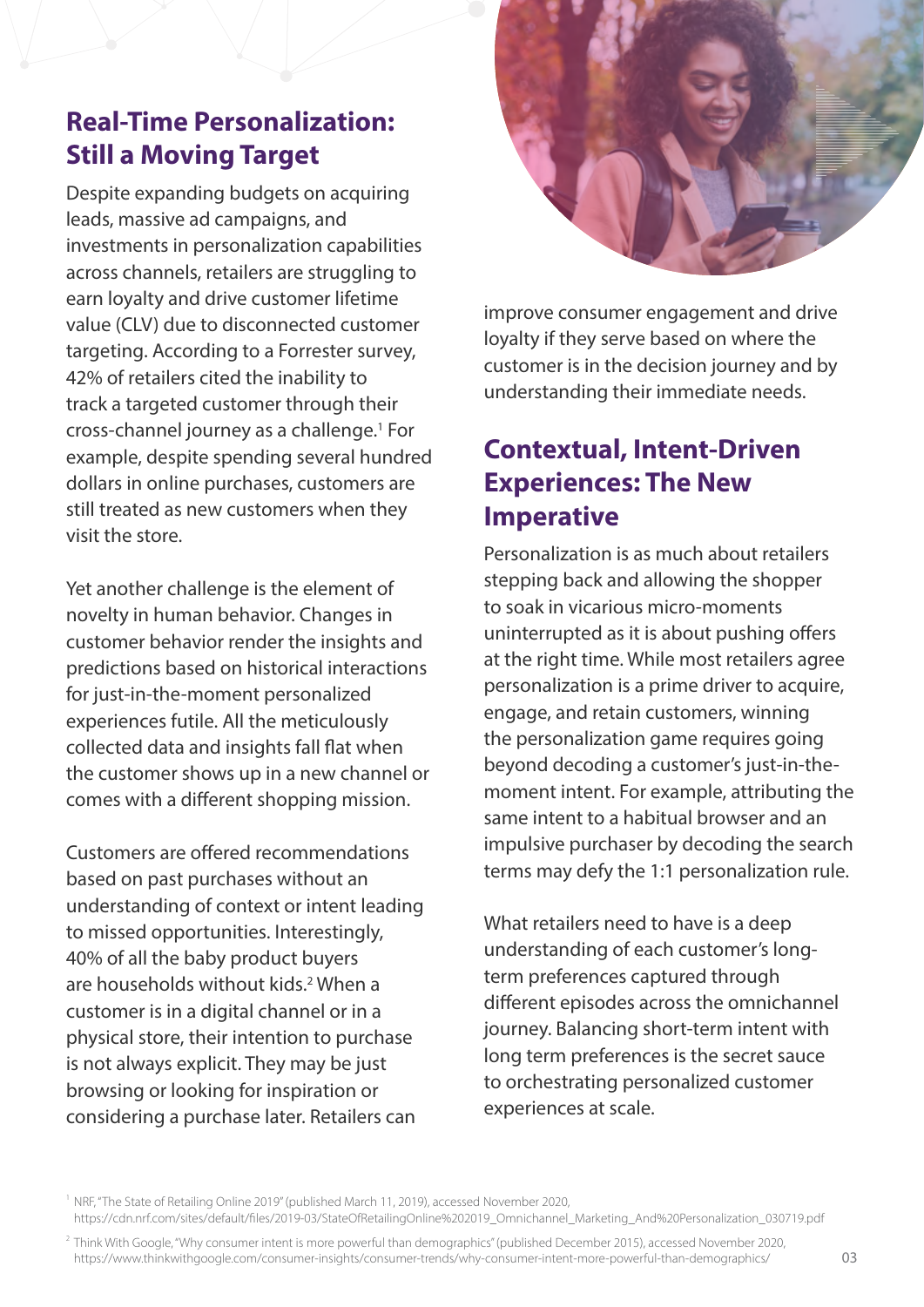# **Framework for Driving Contextual, Intent-Driven Personalization**

According to IDC, a leading market intelligence firm, the lifetime value of omnichannel buyers is 30% higher than a single channel buyer.<sup>3</sup> This makes gathering data across the omnichannel journey a business imperative for retailers looking to enhance the CLV of every customer.

A customer's implicit needs may keep evolving and are manifested through clicks, filters, and searches. Long-term patterns of individual customer preferences may also evolve due to individual and social nudges. These behavioral shifts need to

be factored while building the customer context. Understanding a customer's most recent interaction along with the sequence of occurrence and time-awareness gives a better insight as compared to an interaction that happened much earlier.

Discerning when to isolate short-term intents from long-term behavioral patterns and when to amalgamate them requires an algorithm-based framework (refer figure).



#### **AI-based framework for driving contextual, intent-based personalization**

<sup>3</sup> Instapage, "How to Create the Perfect Omnichannel Marketing Strategy" (published July 1, 2020), accessed November 2020, https://instapage.com/blog/what-is-omnichannel-marketing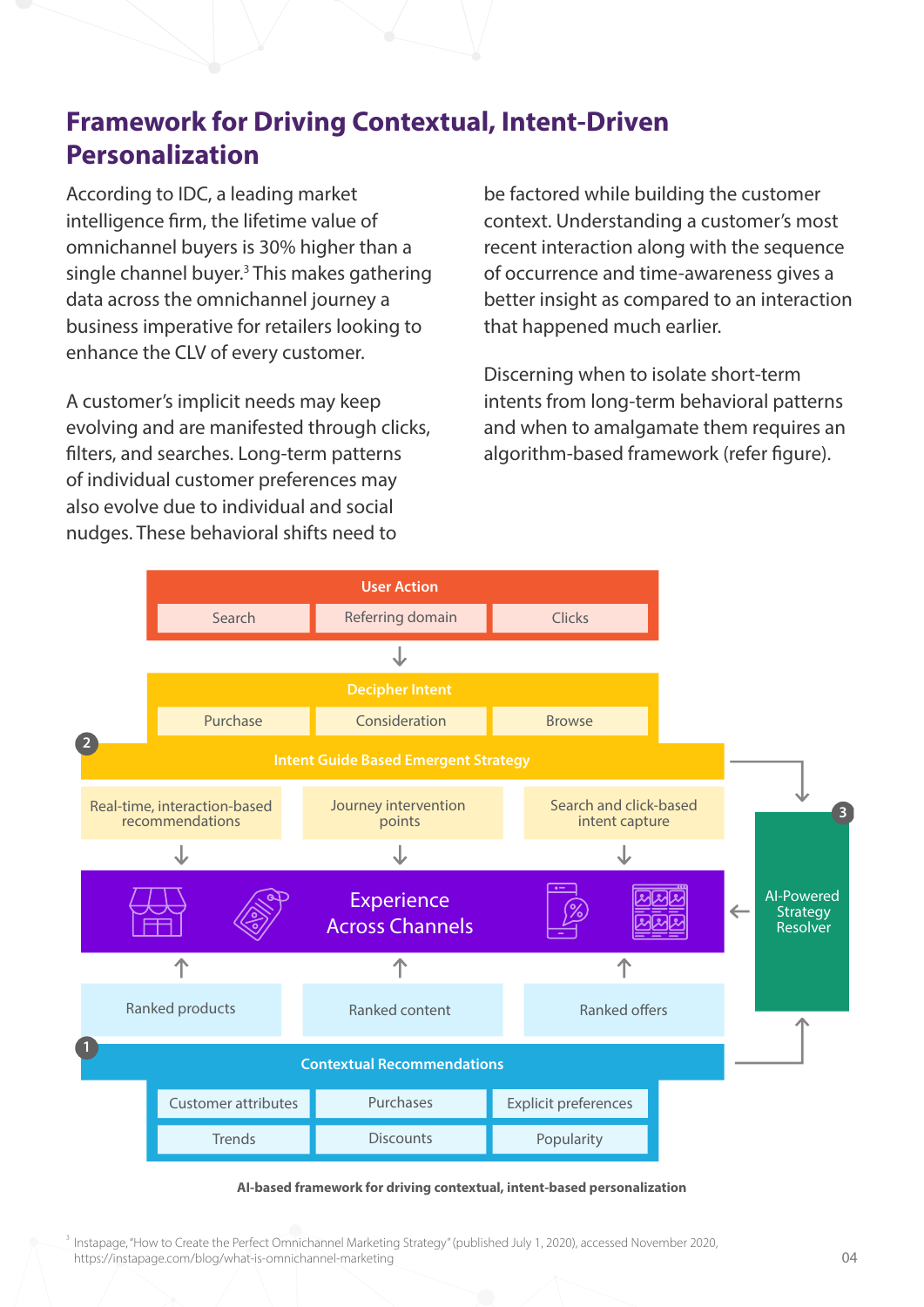The AI-driven personalization framework is supported by three components that leverage a deep understanding of online behaviors through cues captured from various data sources.

### **1. Contextual Recommendations**

Leverages insights based on trends, popularity, and existing discounts. It then aggregates long-term customer behaviors and matches it with customer interest to generate a ranked list of offers, products, and content that the customer is likely to engage with.

### **2. Intent Guide Based Emergent Strategy**

Leverages insights from the current session by processing multitude of user actions such as click patterns, sequence of products browsed, search terms used, and dwell time. It then decodes the customer's primary intent—browse, make a purchase, or gather information—and the affiliation for a specific brand or variant. The intent guide helps identify the right intervention point by matching the intent with the customer



journeys in real time. It uses algorithmic hooks to deliver real-time, interaction-based recommendations on products, content, and offers.

## **3. AI-Powered Strategy Resolver**

Leverages both contextual recommendations and intent guide-based emergent strategy to provide the optimal experience for every customer. For an anonymous user, the resolver gives a higher score to the insights from the intent guide than to the results coming from the long-term preferences algorithms. For a known user, the resolver evaluates both long-term patterns and short-term intent, and customizes the experience by dynamically balancing both the scores. It helps to enhance the user experience as the results get increasingly contextualized as more information becomes available in real time.

The example cited below illustrates how the AIpowered strategy resolver balances customer intent and long-term preferences and behaviors to deliver an enhanced experience.

- 1. Karen is a long-term customer with a popular retailer and most of her purchases are from the home décor and casual wear categories.
- 2. She checks into the retailer's app on a weekend. The contextual recommendation component presents a series of pleated midi skirts that are trending and displays results that includes Karen's favorite brands. She wishlists a satin midi skirt.
- 3. She then remembers her friend Meg is visiting her and wants to gift something nice for her two-year-old baby. She searches for plaid rompers for baby girls.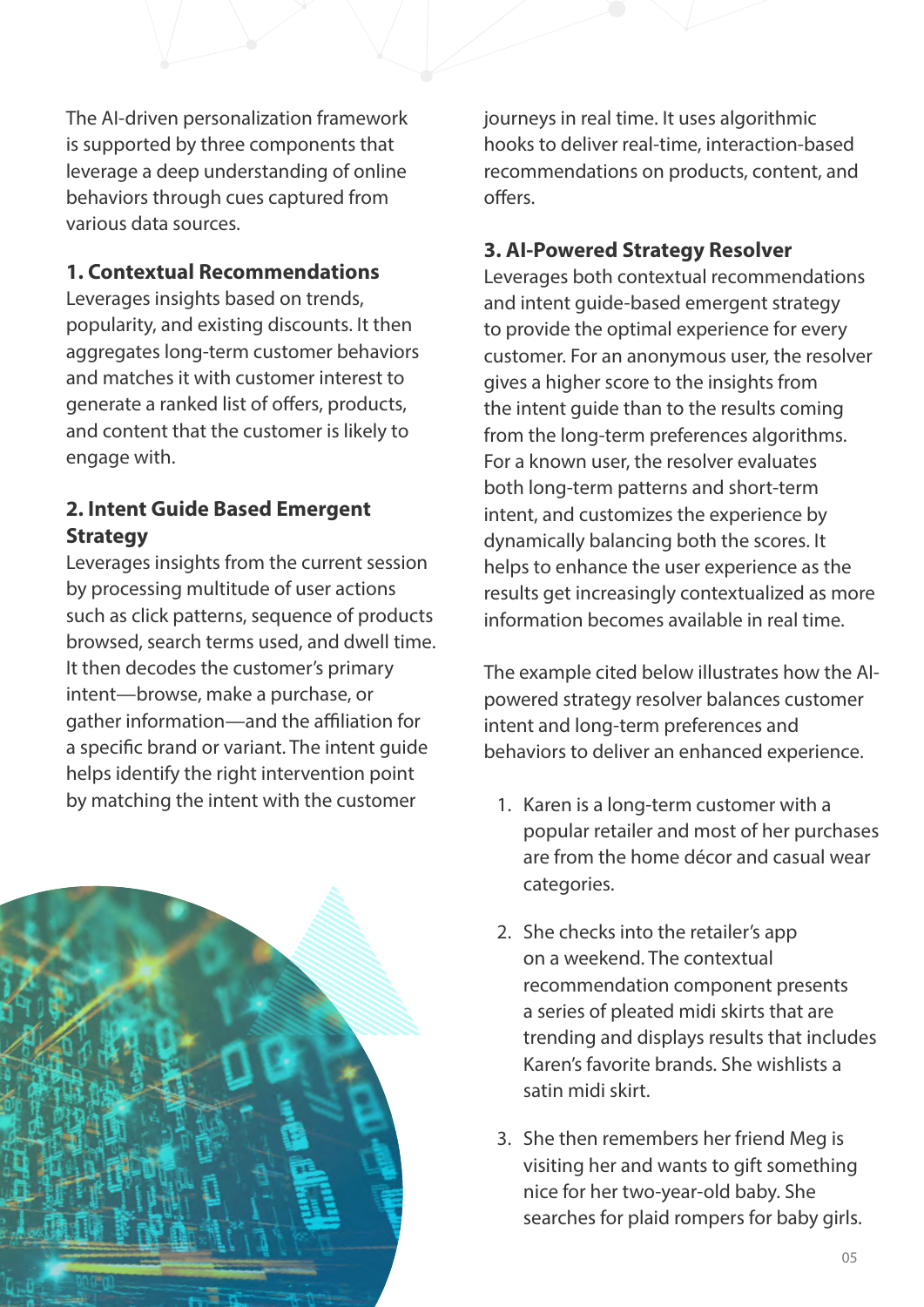- 4. Based on the keywords used, the intent guide predicts intent as purchase. A range of rompers with special discounts optimized for the intent to purchase is recommended by the realtime, interaction-based recommender and she completes purchase.
- 5. Karen visits the retailer app the next day. The AI strategy resolver evaluates Karen's long-term purchase behavior patterns and short-term intent in real time and gives a higher score to the former. From the contextual recommendations component, it leverages insights on the latest seasonal trends and pushes recommendations on scented candles and Christmas décor.

A modular design for driving intent-based personalization helps address the unique business needs of retailers. In the example, Karen who purchased the rompers for her friend's baby is happy that she is not bombarded with recommendations for other baby products.

For a retailer whose customer base is predominantly loyalty-based, weightages for long-term preferences will be higher as compared to a retailer who receives new customers due to aggressive campaigning. In the latter case, significant focus will be on the short-term intent guide to tailor the experience.

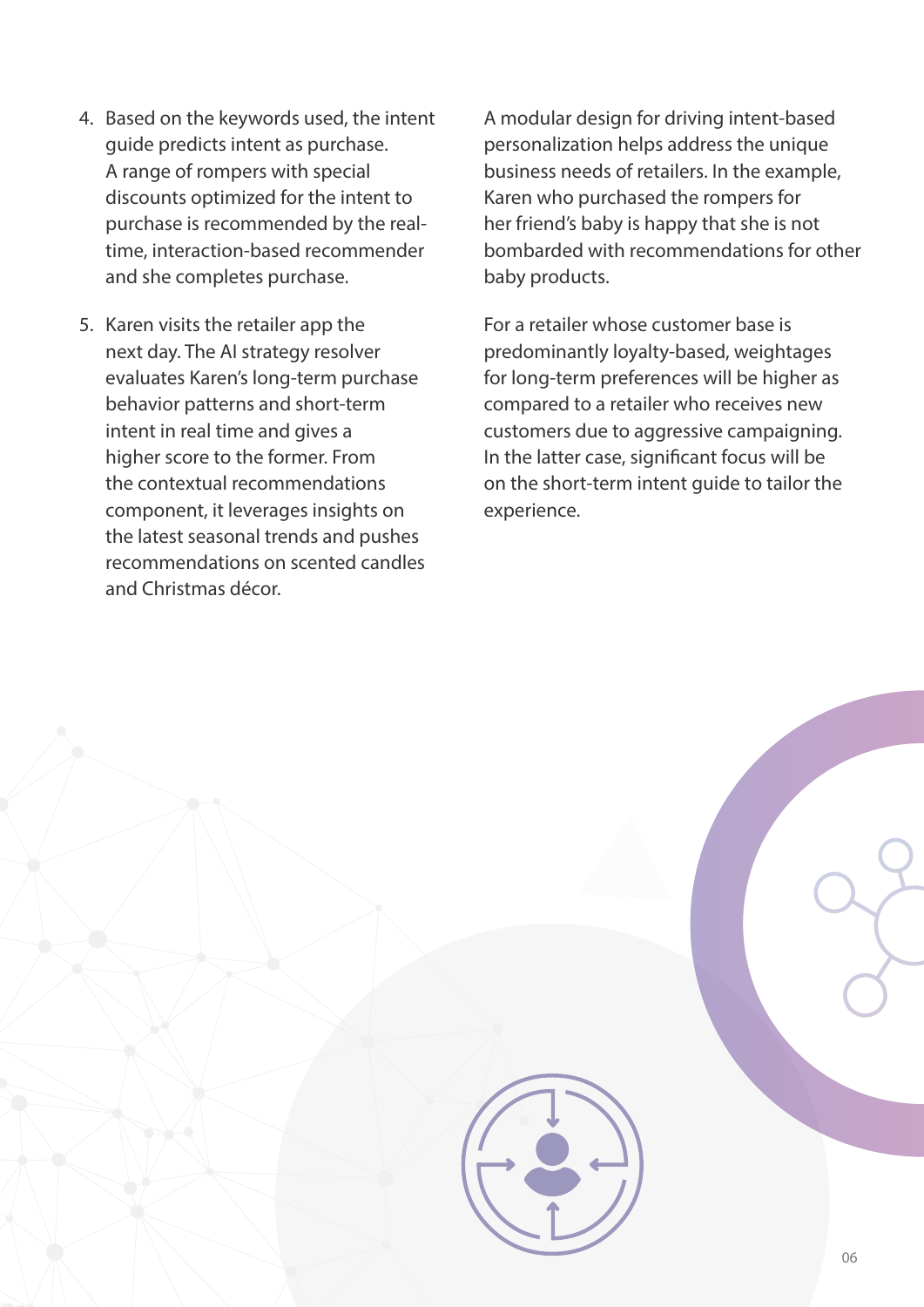# **CONCLUSION**

Having intent as a backbone for customer engagement and breaking operating silos by algorithmically architecting a holistic, integrated recommendation system will be the next frontier in personalization. This will bolster retailers' customer retention strategies and help them realize their vision of orchestrating personalized journeys for each customer.

It would do well for retailers to focus more on retaining the customer through meaningful engagement than losing a sale. When done right, intent-driven personalization holds the promise of reduced customer churn, upshift in the customer base from anonymous users to loyal customers, reduction in page exits, and less cart abandonments.

# **ABOUT THE AUTHOR**



Syed Munshi

Syed has over 15 years of experience working with global retailers in marketing and supply chain engagements. In his current role as a domain consultant for TCS Optunique™, he is focussed at solving complex business challenges in CX strategy and omnichannel personalization using machine learning and AI.